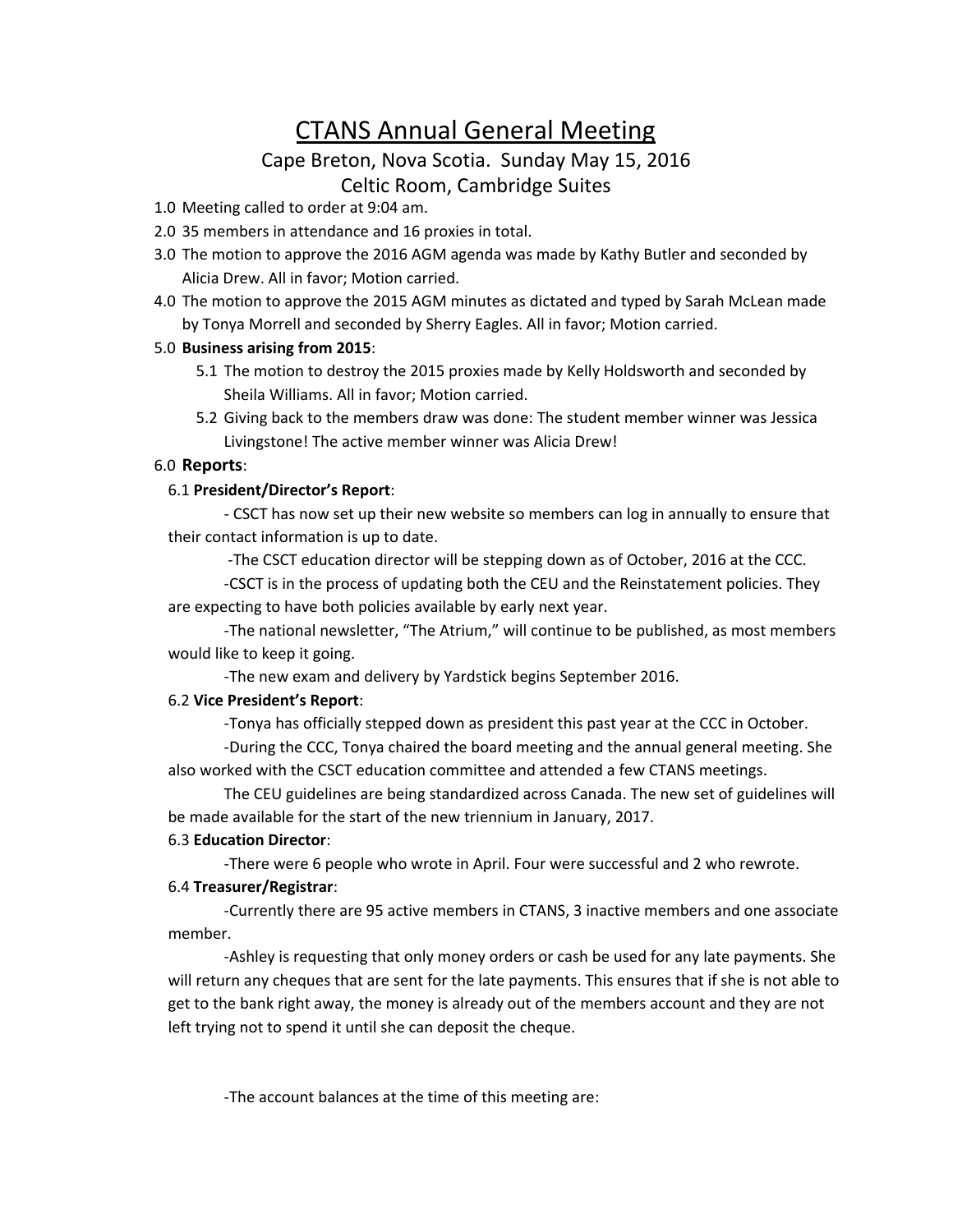-the legal fund has \$45,060.32 -the CTANS account has \$30,774.99 -the GIC fund has \$9,157.89

#### 6.5 **CEU Coordinator**: has nothing to report.

#### 6.6 **Webmaster**:

-If anyone has anything they would like to add to the website, please contact Mike Roach.

#### 6.7 **Legislation:**

-We have not been charged for the conversations that have taken place with Marjorie.

-We are still waiting to meet with the Department of Health and Wellness. They are still taking steps to standardize what they require for legislation. New Brunswick is still the only province that is legislated.

-Marjorie is planning to go ahead with steps to align our association with the MRT group when the time comes.

6.8 Motion to approve the minutes as read made by Kathy Butler and seconded by Linda Bourbonnais. All in favor; Motion carried

#### 7.0 **New Business**:

7.1: CTANS 50<sup>th</sup> Anniversary

- The association's 50<sup>th</sup> anniversary will be coming up in 2018. The board would like to see a committee formed to plan the celebration over the next year. The committee would bring their ideas for the celebration to the next AGM (2017) to be voted on by the members.

-All members present agreed that Halifax would be their location of choice for the celebration and they would like to see the whole event in a hotel setting as well.

-The committee for the 50<sup>th</sup> anniversary planning committee will be chaired by Jaye MacMullin. The committee will consist of Karen Harnish, Lindsay Phillips, Jessica Livingstone, Sheri Eagles, Denise Grant and Sarah McLean.

7.2 Cardiology Technologist Day:

-Brenda would like to encourage members to get more involved in celebrating our profession as well as educating members of the community in what our profession entails during the upcoming Cardiology Technologist Day on February 14<sup>th</sup>.

Brenda, as well as a few members present for the meeting, gave a few suggestions that have been done previously. Alberta's association has their hospitals send in request with what that they have planned and gives them a small cheque to contribute toward the day. New Brunswick hospitals put together a display and the old Infirmary used to have an open house. Newspaper and radio advertising were also suggested.

8.0 **Elections**: Positions up for elections this year include Vice President and Treasurer Registrar. -*Vice President-* Tonya agreed to reapply for the position of Vice President. No other nominations were brought forward and members were asked three times if there were any. Tonya was reinstated as Vice President for two years.

> -*Treasurer/Registrar*- Ashley agreed to reapply for the position of Treasurer/Registrar. No other nominations were brought forward and members were asked three times if there were any. Ashley was reinstated as Treasurer/Registrar for three years.